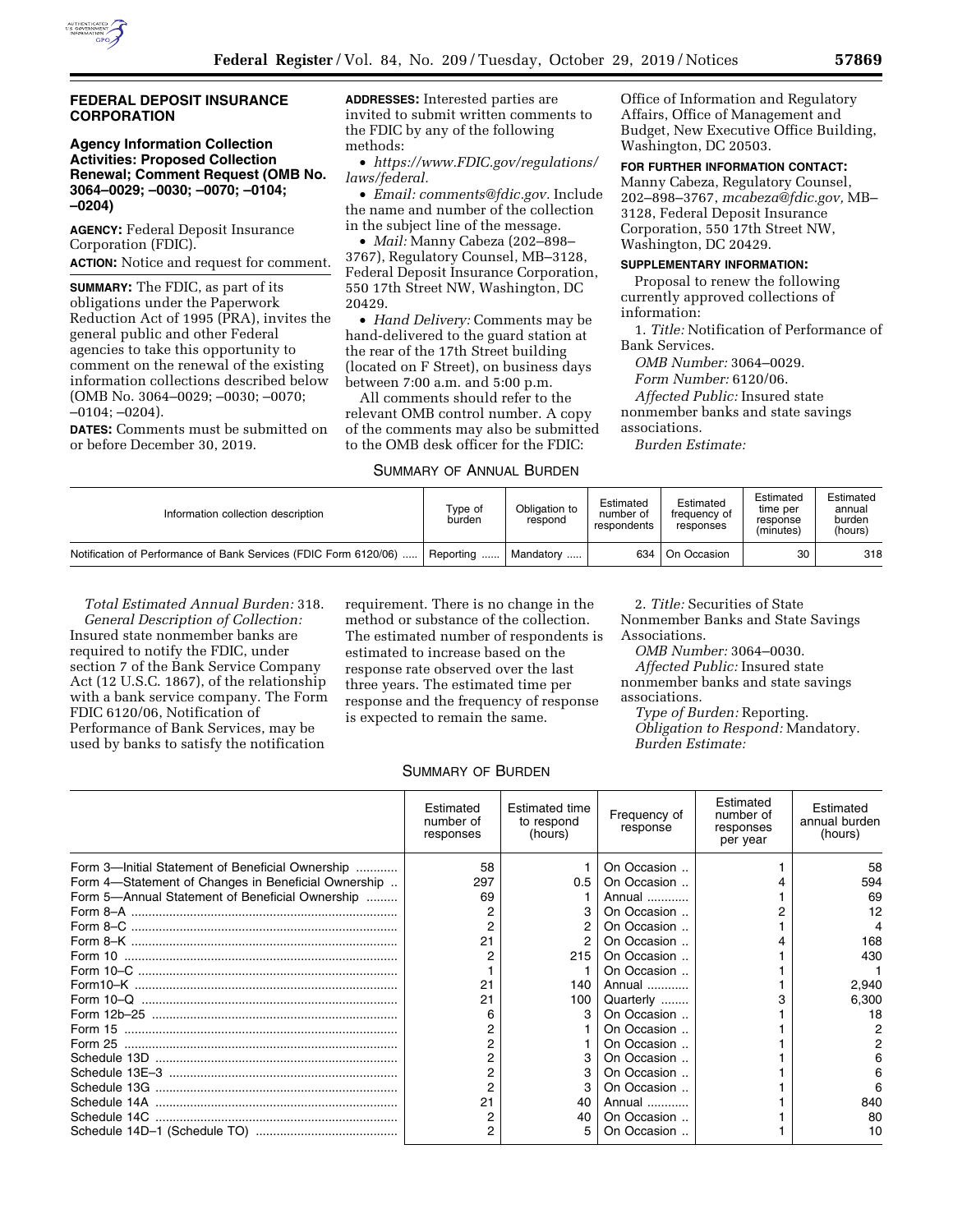## SUMMARY OF BURDEN—Continued

|                                      | Estimated<br>number of<br>responses | Estimated time<br>to respond<br>(hours) | Frequency of<br>response | Estimated<br>number of<br>responses<br>per year | Estimated<br>annual burden<br>(hours) |
|--------------------------------------|-------------------------------------|-----------------------------------------|--------------------------|-------------------------------------------------|---------------------------------------|
| <b>Total Estimated Annual Burden</b> |                                     |                                         |                          |                                                 | 11.546                                |

*General Description of Collection:*  Section 12(i) of the Exchange Act grants authority to the Federal banking agencies to administer and enforce sections 10A(m), 12, 13, 14(a), 14(c), 14(d), 14(f), and 16 of the Exchange Act and sections 302, 303, 304, 306, 401(b), 404, 406, and 407 of the Sarbanes-Oxley Act of 2002. Pursuant to section 12(i), the FDIC has the authority, including rulemaking authority, to administer and enforce these enumerated provisions as may be necessary with respect to state nonmember banks and state savings associations over which it has been designated the appropriate Federal banking agency. Section 12(i) generally requires the FDIC to issue regulations substantially similar to those issued by the Securities and Exchange Commission (SEC) regulations to carry out these responsibilities. Thus, part 335 of the FDIC regulations incorporates by cross-reference the SEC rules and regulations regarding the disclosure and filing requirements of registered securities of state nonmember banks and state savings associations.

This information collection includes the following:

*Beneficial Ownership Forms: FDIC Forms 3, 4, and 5 (FDIC Form Numbers 6800/03, 6800/04, and 6800/05)*. Pursuant to section 16 of the Exchange Act, every director, officer, and owner of more than ten percent of a class of equity securities registered with the FDIC under section 12 of the Exchange Act must file with the FDIC a statement of ownership regarding such securities. The initial filing is on Form 3 and changes are reported on Form 4. The Annual Statement of beneficial ownership of securities is on Form 5. The forms contain information on the reporting person's relationship to the company and on purchases and sales of such equity securities. 12 CFR 335.601 through 336.613 of the FDIC's regulations, which cross-reference 17 CFR 240.16a of the SEC's regulations, provide the FDIC form requirements for FDIC Forms 3, 4, and 5 in lieu of SEC Forms 3, 4, and 5, which are described at 17 CFR 249.103 (Form 3), 249.104 (Form 4), and 249.105 (Form 5).

*Forms 8–A and 8–C for Registration of Certain Classes of Securities*. Form 8–A is used for registration pursuant to

section 12(b) or (g) of the Exchange Act of any class of securities of any issuer which is required to file reports pursuant to section 13 or 15(d) of that Act or pursuant to an order exempting the exchange on which the issuer has securities listed from registration as a national securities exchange. Form 8–C has been replaced by Form 8–A. Form 8–A is described at 17 CFR 249.208a. There is no actual ''Form 8–A'' as filers must produce a customized narrative document in compliance with the requirements in accordance with the filer's particular circumstances.

*Form 8–K: Current Report*. This is the current report that is used to report the occurrence of any material events or corporate changes that are of importance to investors or security holders and have not been reported previously by the registrant. It provides more current information on certain specified events than would Forms 10–Q and 10–K. The form description is at 17 CFR 249.308. There is no actual ''Form 8–K'' as filers must produce a customized narrative document in compliance with the requirements in accordance with the filer's particular circumstances.

*Forms 10 and 10–C: Forms for Registration of Securities*. Form 10 is the general reporting form for registration of securities pursuant to section 12(b) or (g) of the Exchange Act of classes of securities of issuers for which no other reporting form is prescribed. It requires certain business and financial information about the issuer. Form 10– C has been replaced by Form 10. Form 10 is described at 17 CFR 249.210. There is no actual ''Form 10'' as filers must produce a customized narrative document in compliance with the requirements in accordance with the filer's particular circumstances.

*Form 10–K: Annual Report*. This annual report is used by issuers registered under the Exchange Act to provide information described in Regulation S–K, 17 CFR 229. The form is described at 17 CFR 249.310. There is no actual ''Form 10–K'' as filers must produce a customized narrative document in compliance with the requirements in accordance with the filer's particular circumstances.

*Form 10–Q: Quarterly Reports*. The Form 10–Q is a report filed quarterly by

most reporting companies. It includes unaudited financial statements and provides a continuing overview of major changes in the company's financial position during the year, as compared to the prior corresponding period. The report must be filed for each of the first three fiscal quarters of the company's fiscal year and is due within 40 or 45 days of the close of the quarter, depending on the size of the reporting company. The description of Form 10– Q is at 17 CFR 249.308a. There is no actual ''Form 10–Q'' as filers must produce a customized narrative document in compliance with the requirements in accordance with the filer's particular circumstances.

*Form 12b–25: Notification of Late Filing*. This notification extends the reporting deadlines for filing quarterly and annual reports for qualifying companies. There is no FDIC Form 12b– 25. The form is described at 17 CFR 249.322.

*Form 15: Certification and Notice of Termination of Registration.* This form is filed by each issuer to certify that the number of holders of record of a class of security registered under section 12(g) of the Exchange Act is reduced to a specified level in order to terminate the registration of the class of security. For a bank, the number of holders of record of a class of registered security must be reduced to less than 1,200 persons. For a savings association, the number of record holders of a class of registered security must be reduced to  $(1)$  less than 300 persons or  $(2)$  less than 500 persons and the total assets of the issuer have not exceeded \$10 million on the last day of each of the issuer's most recent three fiscal years. In general, registration terminates 90 days after the filing of the certification. There is no FDIC Form 15. This form is described at 17 CFR 249.323.

*Schedule 13D: Certain Beneficial Ownership Changes.* This Schedule discloses beneficial ownership of certain registered equity securities. Any person or group of persons who acquire a beneficial ownership of more than 5 percent of a class of registered equity securities of certain issuers must file a Schedule 13D reporting such acquisition together with certain other information within ten days after such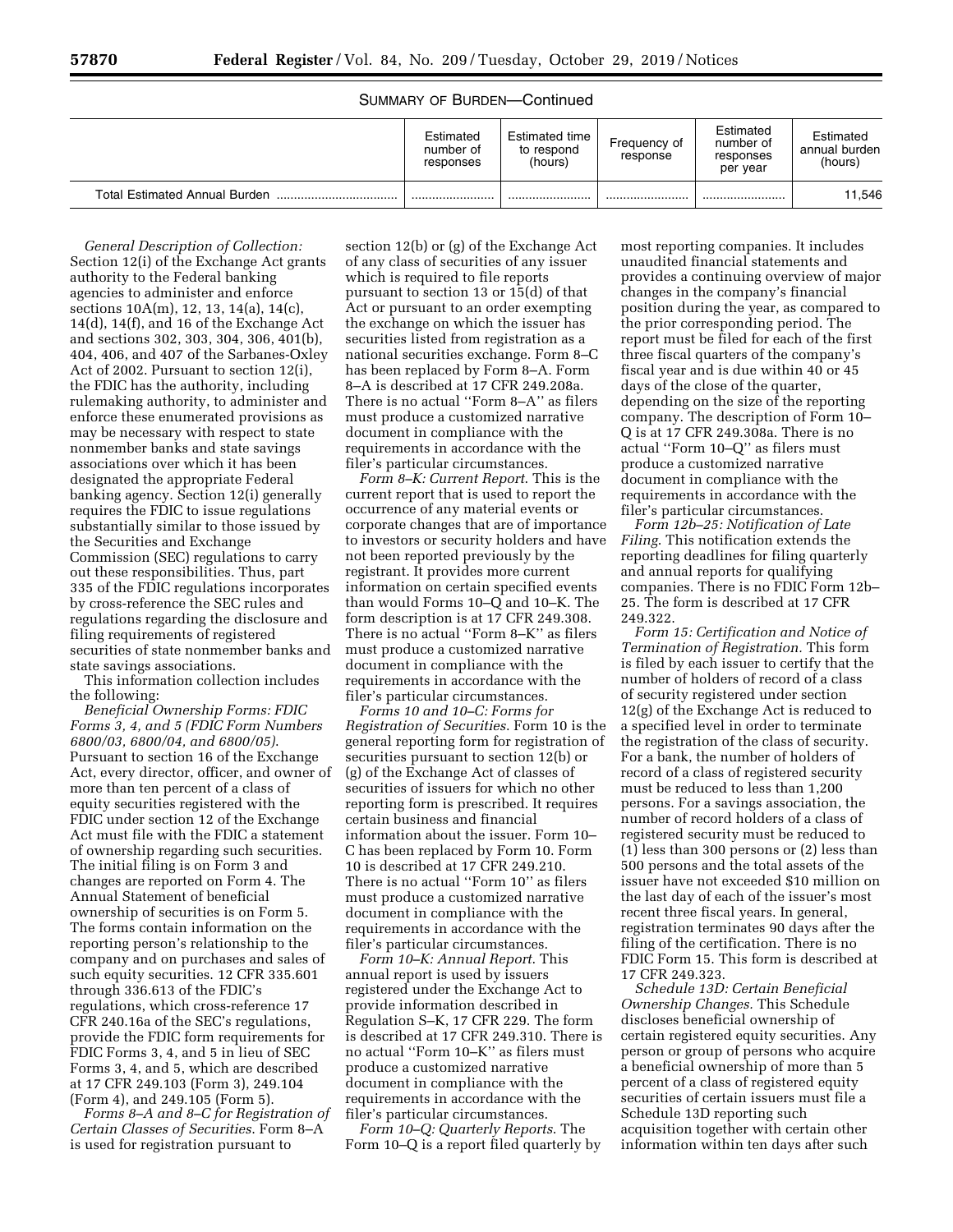acquisition. Moreover, any material changes in the facts set forth in the Schedule generally precipitates a duty to promptly file an amendment on Schedule 13D. The SEC's rules define the term beneficial owner to be any person who directly or indirectly shares voting power or investment power (the power to sell the security). There is no FDIC form for Schadule13D. This schedule is described at 17 CFR 240.13d–101.

*Schedule 13E–3: Going Private Transactions by Certain Issuers or Their Affiliates.* This schedule must be filed if an issuer engages in a solicitation subject to Regulation 14A or a distribution subject to Regulation 14C, in connection with a going private merger with its affiliate. An affiliate and an issuer may be required to complete, file, and disseminate a Schedule 13E–3, which directs that each person filing the schedule state whether it reasonably believes that the Rule 13e–3 transaction is fair or unfair to unaffiliated security holders. There is no FDIC form for Schedule13E–3. This schedule is described at 17 CFR 240.13e–100.

*Schedule 13G: Certain Acquisitions of Stock.* Certain acquisitions of stock that are over than 5 percent of an issuer must be reported to the public. Schedule 13G is a much abbreviated version of Schedule 13D that is only available for use by a limited category of persons (such as banks, broker/dealers, and insurance companies) and even then only when the securities were acquired in the ordinary course of business and not with the purpose or effect of changing or influencing the control of

the issuer. There is no FDIC form for Schadule13G. This schedule is described at 17 CFR 240.13d–102.

*Schedule 14A: Proxy Statements.*  State law governs the circumstances under which shareholders are entitled to vote. When a shareholder vote is required and any person solicits proxies with respect to securities registered under section 12 of the Exchange Act, that person generally is required to furnish a proxy statement containing the information specified by Schedule 14A. The proxy statement is intended to provide shareholders with the proxy information necessary to enable them to vote in an informed manner on matters intended to be acted upon at shareholders' meetings, whether the traditional annual meeting or a special meeting. Typically, a shareholder is also provided with a proxy card to authorize designated persons to vote his or her securities on the shareholder's behalf in the event the holder does not vote in person at the meeting. Copies of preliminary and definitive (final) proxy statements and proxy cards are filed with the FDIC. There is no FDIC form for Schadule14A. The description of this schedule is at 17 CFR 240.14a–101.

*Schedule 14C: Information Required in Information Statements.* An information statement prepared in accordance with the requirements of the SEC's Regulation 14C is required whenever matters are submitted for shareholder action at an annual or special meeting when there is no proxy solicitation under the SEC's Regulation 14A. There is no FDIC form for

# SUMMARY OF ANNUAL BURDEN

Schadule14C. This schedule is described at 17 CFR 240.14c–101.

*Schedule 14D–1: Tender Offer.* This schedule is also known as Schedule TO. Any person, other than the issuer itself, making a tender offer for certain equity securities registered pursuant to section 12 of the Exchange Act is required to file this schedule if acceptance of the offer would cause that person to own over 5 percent of that class of the securities. This schedule must be filed and sent to various parties, such as the issuer and any competing bidders. In addition, the SEC's Regulation 14D sets forth certain requirements that must be complied with in connection with a tender offer. This schedule is described at 17 CFR 240.14d–100. There is no actual form for Schedule 14D–1 as filers must produce a customized narrative document in compliance with the requirements in accordance with the filer's particular circumstances.

There is no change in the method or substance of the collection. The estimated number of respondents, as well as the estimated time per response and the frequency of response, is expected to remain the same.

3. *Title:* Application for a Bank to Establish a Branch or Move its Main Office or a Branch.

*OMB Number:* 3064–0070.

*Affected Public:* Insured state nonmember banks and state savings associations.

*Type of Burden:* Reporting. *Obligation to Respond:* Mandatory. *Burden Estimate:* 

| Information collection description                                 | Tvpe of<br>burden | Obligation to<br>respond | Estimated<br>number of<br>respondents | Estimated<br>treauency of<br>response | Estimated<br>time<br>per<br>response<br>(hours) | Estimated<br>annual<br>burden<br>(hours) |
|--------------------------------------------------------------------|-------------------|--------------------------|---------------------------------------|---------------------------------------|-------------------------------------------------|------------------------------------------|
| Application to Establish a Branch, Move Main Office or Move Branch | Reporting         | Mandatory                | 718                                   | On Occasion                           |                                                 | 3.590                                    |
|                                                                    |                   |                          |                                       |                                       |                                                 |                                          |

*Total Estimated Annual Burden:*  3,590.

*General Description of Collection:*  Section 18(d) of the Federal Deposit Insurance Act (12 U.S.C. 1828(d)) (FDI Act) provides that no FDIC insured state nonmember bank or state savings association shall establish and operate any new domestic branch or move its main office or any such branch from one location to another without the prior written consent of the FDIC. In granting or withholding consent to the applicant, FDIC considers: (a) The financial history and condition of the depository institution; (b) the adequacy of its

capital structure; (c) its future earnings prospects; (d) the general character and fitness of its management; (e) the risk presented by the depository institution to the Deposit Insurance Fund; (f) the convenience and needs of the community to be served; and (g) whether its corporate powers are consistent with the purposes of the FDI Act. FDIC regulations found at 12 CFR 303, subpart C, specify the steps that respondents must take to comply with the statutory mandate. There is no change in the method or substance of the collection. The estimated number of respondents has been revised based on

the number of responses recorded over the last three years. The estimated time per response and the frequency of response, is expected to remain the same.

4. *Title:* Activities and Investments of Savings Associations.

*OMB Number:* 3064–0104.

*Affected Public:* Insured state savings associations.

*Type of Burden:* Reporting.

*Obligation to Respond:* Mandatory.

*Burden Estimate:*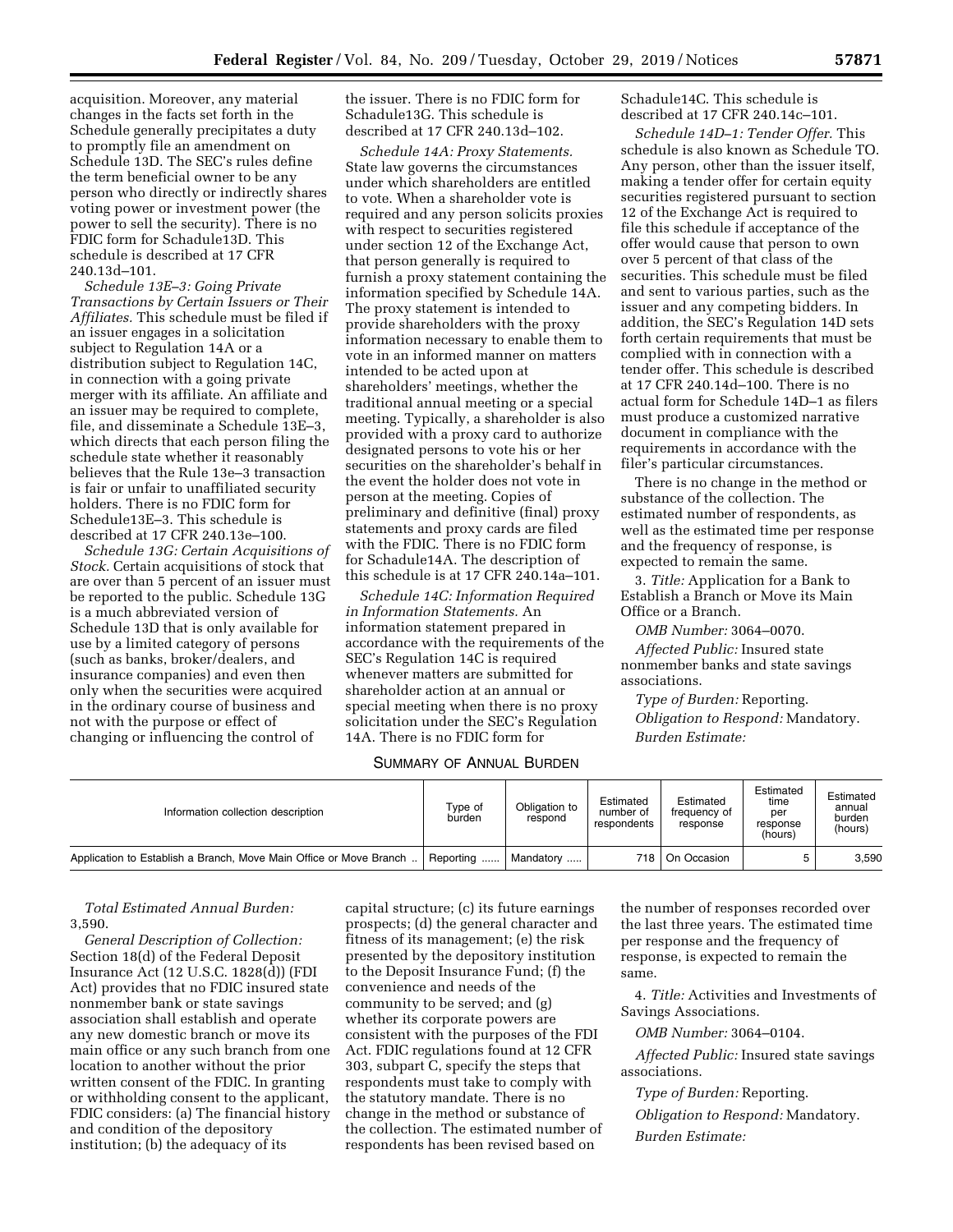# SUMMARY OF ANNUAL BURDEN

| Information collection description                         | Tvpe of<br>burden | Obligation to<br>respond | Estimated<br>number of<br>respondents | Estimated<br>freauency of<br>response | Estimated<br>time<br>per<br>response<br>(hours) | Estimated<br>annual<br>burden<br>(hours) |
|------------------------------------------------------------|-------------------|--------------------------|---------------------------------------|---------------------------------------|-------------------------------------------------|------------------------------------------|
| Application for Exemption-§28 and Subsidiary Notice-§18(m) | Reporting         | Mandatory                | 18                                    | On Occasion                           | 12                                              | 216                                      |
| <b>Total Estimated Annual Burden</b>                       |                   |                          |                                       |                                       |                                                 | 216                                      |

*General Description of Collection:*  Section 28 of the Federal Deposit Insurance Act limits the powers of state savings associations to acquire or retain equity investments of a type or amount not permitted for a federal savings association. Section 28 also prohibits insured state savings associations and their subsidiaries from engaging as principal in any activity of a type or in an amount that is not permitted for a federal savings association or its subsidiaries. Section 28 charges the FDIC with the responsibility of enforcing the restrictions and filing requirements, and permits the FDIC to

grant exceptions under certain circumstances.

12 CFR part 362 details the activities that state savings associations and/or their subsidiaries may engage in, under certain criteria and conditions, and identifies the information that banks must furnish to the FDIC in order to obtain the FDIC's approval or nonobjection.

There is no change in the method or substance of the collection. The estimated number of respondents has been revised upward based on the number of responses recorded over the last three years. The estimated time per response and the frequency of response, is expected to remain the same.

5. *Title:* Margin and Capital Requirements for Covered Swap Entities.

*OMB Number:* 3064–0204.

*Affected Public:* Any FDIC-insured state-chartered bank that is not a member of the Federal Reserve System or FDIC-insured state-chartered savings association that is registered as a swap dealer, major swap participant, securitybased swap dealer, or major securitybased swap participant.

*Obligation to Respond:* Mandatory. *Burden Estimate:* 

| Regulation                                                                                      | Type of burden | Number of<br>respondents | Estimated<br>annual<br>frequency | Estimated<br>average hours<br>per response | Estimated<br>annual burden<br>hours |
|-------------------------------------------------------------------------------------------------|----------------|--------------------------|----------------------------------|--------------------------------------------|-------------------------------------|
| $\S 349.1(d)(1)$ , (d)(2) Meeting criteria for exemption                                        | Reporting      |                          |                                  | 1.000                                      | 1.000                               |
|                                                                                                 | Disclosure     |                          |                                  | 10                                         | 10                                  |
| §349.2 Definition of "Eligible Master Netting Agree-<br>ment," paragraphs $(4)(i)$ and $(ii)$ . | Recordkeeping  |                          |                                  |                                            | 5                                   |
| § 349.8(g) Documentation.                                                                       |                |                          |                                  |                                            |                                     |
| §349.10 Documentation of Margin Matters.                                                        |                |                          |                                  |                                            |                                     |
| $40+50+20+20+10+250+§349.5(c)(2)(i)$<br>Required<br>Margin.                                     | Recordkeeping  |                          |                                  |                                            |                                     |
|                                                                                                 | Recordkeeping  |                          |                                  | 100                                        | 100                                 |
|                                                                                                 | Reporting      |                          |                                  | 240                                        | 240                                 |
|                                                                                                 | Recordkeeping  |                          |                                  | 40                                         | 40                                  |
| § 349.8(f) Control, Oversight, and Validation Mecha-<br>nisms.                                  |                |                          |                                  |                                            |                                     |
| § 349.8(f)(3) Initial Margin Modeling Report                                                    | Reporting      |                          |                                  | 50                                         | 50                                  |
|                                                                                                 | Recordkeeping  |                          |                                  | 20                                         | 20                                  |
|                                                                                                 | Reporting      |                          |                                  | 10                                         | 30                                  |
|                                                                                                 | Recordkeeping  |                          | 250                              |                                            | 250                                 |
| Totals                                                                                          |                |                          |                                  |                                            | 1.749                               |

*General Description of Collection:* The Dodd-Frank Wall Street Reform and Consumer Protection Act (Dodd-Frank Act) required the Office of the Comptroller of the Currency, the Board of Governors of the Federal Reserve System, the FDIC, the Farm Credit Administration, and Federal Home Finance Agency (each, an agency, and collectively, the agencies) to jointly adopt rules that establish capital and margin requirements for swap entities that are prudentially regulated by one of the agencies (covered swap entities).1

These capital and margin requirements apply to swaps that are not cleared by a registered derivatives clearing

organization or a registered clearing agency (non-cleared swaps).2 The agencies published regulations that require swap dealers and security-based swap dealers under the agencies' respective jurisdictions to exchange margin with their counterparties for swaps that are not centrally cleared (Swap Margin Rule or Rule). First issued in 2015, the Swap Margin Rule includes

<sup>1</sup> Dodd-Frank Wall Street Reform and Consumer Protection Act, Public Law 111–203, 124 Stat. 1376 (2010). *See* 7 U.S.C. 6s; 15 U.S.C. 78o–10. Sections

<sup>731</sup> and 764 of the Dodd-Frank Act added a new section 4s to the Commodity Exchange Act of 1936, as amended, and a new section, section 15F, to the Securities Exchange Act of 1934, as amended, respectively, which require registration with the Commodity Futures Trading Commission (CFTC) of swap dealers and major swap participants and the U.S. Securities and Exchange Commission (SEC) of security-based swap dealers and major securitybased swap participants (each a swap entity and, collectively, swap entities). Section 1a(39) of the Commodity Exchange Act of 1936, as amended, defines the term ''prudential regulator'' for purposes of the margin requirements applicable to swap dealers, major swap participants, securitybased swap dealers and major security-based swap participants. *See* 7 U.S.C. 1a(39).

<sup>2</sup>A ''swap'' is defined in section 721 of the Dodd-Frank Act to include, among other things, an interest rate swap, commodity swap, equity swap, and credit default swap, and a security-based swap is defined in section 761 of the Dodd-Frank Act to include a swap based on a single security or loan or on a narrow-based security index. *See* 7 U.S.C. 1a(47); 15 U.S.C. 78c(a)(68).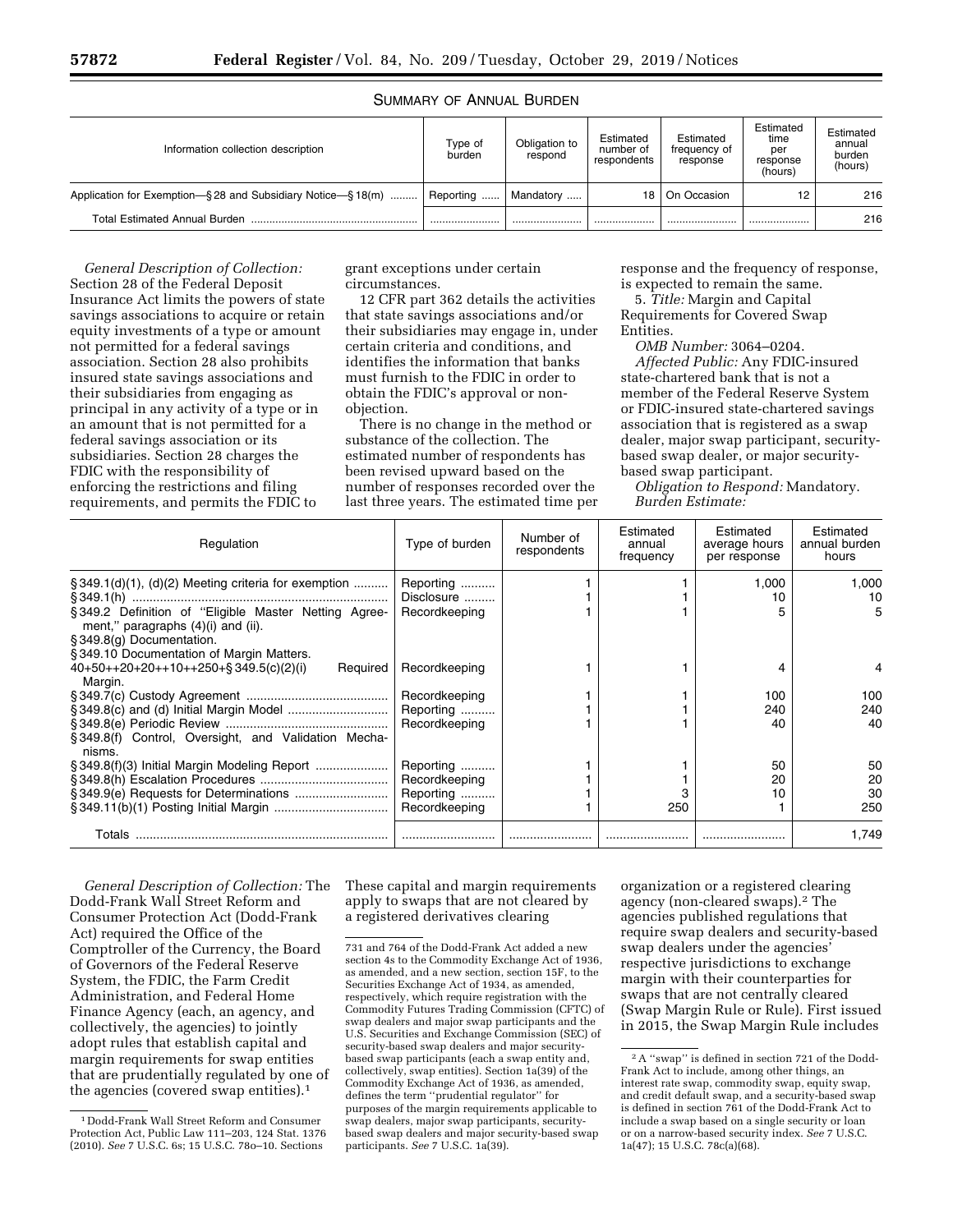a phased compliance schedule from 2016 to 2020 and generally applies only to a non-cleared swap entered into on or after the applicable compliance date. A non-cleared swap entered into prior to an entity's applicable compliance date is ''grandfathered'' by this regulatory provision and is generally not subject to the margin requirements in the Swap Margin Rule (legacy swap) unless it is amended or novated on or after the applicable compliance date. The FDIC's Swap Margin Rule can be found at 12 CFR part 349.

The reporting requirements found in 12 CFR 349.1(d) refer to statutory provisions that set forth conditions for an exemption from clearing. Section 349.1(d)(1) provides an exemption for non-cleared swaps if one of the counterparties to the swap is not a financial entity, is using swaps to hedge or mitigate commercial risk, and notifies the Commodity Futures Trading Commission of how it generally meets its financial obligations associated with entering into non-cleared swaps. Section 349.1(d)(2) provides an exemption for security-based swaps if the counterparty notifies the Securities and Exchange Commission (SEC) of how it generally meets its financial obligations associated with entering into non-cleared security-based swaps. Section 349.2 defines terms used in part 349, including the definition of ''eligible master netting agreement,'' which provides that a covered swap entity that relies on the agreement for purpose of calculating the required margin must: (1) Conduct sufficient legal review of the agreement to conclude with a wellfounded basis that the agreement meets specified criteria; and (2) establish and maintain written procedures for monitoring relevant changes in law and to ensure that the agreement continues to satisfy the requirements of this section. The term ''eligible master netting agreement'' is used elsewhere in part 349 to specify instances in which a covered swap entity may: (1) Calculate variation margin on an aggregate basis across multiple non-cleared swaps and security-based swaps and (2) calculate initial margin requirements under an initial margin model for one or more swaps and security-based swaps. Section 349.5(c)(2)(i) specifies that a covered swap entity shall not be deemed to have violated its obligation to collect or post margin from or to a counterparty if the covered swap entity has made the necessary efforts to collect or post the required margin, including the timely initiation and continued pursuit of formal dispute resolution mechanisms, or has otherwise

demonstrated upon request to the satisfaction of the agency that it has made appropriate efforts to collect or post the required margin. Section 349.7 generally requires a covered swap entity to ensure that any initial margin collateral that it collects or posts is held at a third-party custodian. Section 349.7(c) requires the custodian to act pursuant to a custody agreement that: (1) Prohibits the custodian from rehypothecating, repledging, reusing, or otherwise transferring (through securities lending, securities borrowing, repurchase agreement, reverse repurchase agreement or other means) the collateral held by the custodian, except that cash collateral may be held in a general deposit account with the custodian if the funds in the account are used to purchase an asset held in compliance with § 349.7, and such purchase takes place within a time period reasonably necessary to consummate such purchase after the cash collateral is posted as initial margin and (2) is a legal, valid, binding, and enforceable agreement under the laws of all relevant jurisdictions, including in the event of bankruptcy, insolvency, or a similar proceeding. A custody agreement may permit the posting party to substitute or direct any reinvestment of posted collateral held by the custodian under certain conditions. With respect to collateral collected by a covered swap entity pursuant to § 349.3(a) or posted by a covered swap entity pursuant to § 349.3(b), the agreement must require the posting party to substitute only funds or other property that would qualify as eligible collateral under § 349.6 and for which the amount net of applicable discounts described in Appendix B would be sufficient to meet the requirements of § 349.3 and direct reinvestment of funds only in assets that would qualify as eligible collateral under § 349.6. Section 349.8 establishes standards for the use of initial margin models. These standards include: (1) A requirement that the covered swap entity receive prior approval from the relevant Agency based on demonstration that the initial margin model meets specific requirements  $(S\ S\ 349.8(c)(1)$  and  $349.8(c)(2)$ ; (2) a requirement that a covered swap entity notify the relevant Agency in writing 60 days before extending use of the model to additional product types, making certain changes to the initial margin model, or making material changes to modeling assumptions (§ 349.8(c)(3)); and (3) a variety of quantitative requirements, including requirements that the covered swap entity validate

and demonstrate the reasonableness of its process for modeling and measuring hedging benefits, demonstrate to the satisfaction of the relevant Agency that the omission of any risk factor from the calculation of its initial margin is appropriate, demonstrate to the satisfaction of the relevant Agency that incorporation of any proxy or approximation used to capture the risks of the covered swap entity's non-cleared swaps or noncleared security-based swaps is appropriate, periodically review and, as necessary, revise the data used to calibrate the initial margin model to ensure that the data incorporate an appropriate period of significant financial stress  $(S\$  349.8(d)(5), 349.8(d)(10), 349.8(d)(11), 349.8(d)(12), and 349.8(d)(13)). Also, if the validation process reveals any material problems with the initial margin model, the covered swap entity must promptly notify the Agency of the problems, describe to the Agency any remedial actions being taken, and adjust the initial margin model to ensure an appropriately conservative amount of required initial margin is being calculated (§ 349.8(f)(3)). Section 349.8 also establishes requirements for the ongoing review and documentation of initial margin models. These standards include: (1) A requirement that a covered swap entity review its initial margin model annually (§ 349.8(e)); (2) a requirement that the covered swap entity validate its initial margin model at the outset and on an ongoing basis, describe to the relevant Agency any remedial actions being taken, and report internal audit findings regarding the effectiveness of the initial margin model to the covered swap entity's board of directors or a committee thereof (§§ 349.8(f)(2), 349.8(f)(3), and  $349.8(f)(4)$ ; (3) a requirement that the covered swap entity adequately document all material aspects of its initial margin model (§ 349.8(g)); and (4) that the covered swap entity must adequately document internal authorization procedures, including escalation procedures, that require review and approval of any change to the initial margin calculation under the initial margin model, demonstrable analysis that any basis for any such change is consistent with the requirements of this section, and independent review of such demonstrable analysis and approval (§ 349.8(h)). Section 349.9 addresses the treatment of cross-border transactions and, in certain limited situations, will permit a covered swap entity to comply with a foreign regulatory framework for